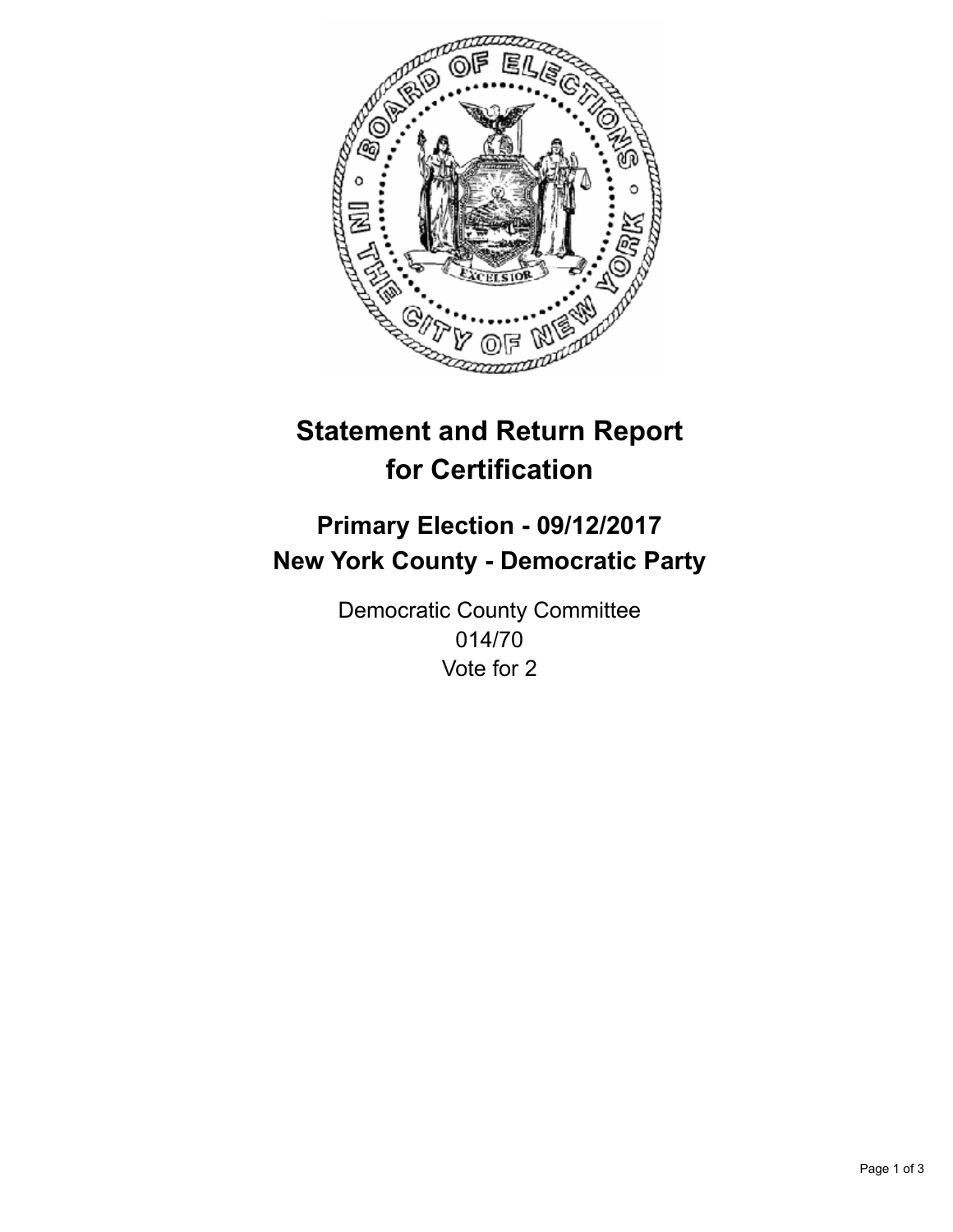

## **Assembly District 70**

| <b>PUBLIC COUNTER</b>                                    | 128 |
|----------------------------------------------------------|-----|
| <b>MANUALLY COUNTED EMERGENCY</b>                        | 0   |
| ABSENTEE / MILITARY                                      | 3   |
| <b>AFFIDAVIT</b>                                         | 1   |
| <b>Total Ballots</b>                                     | 132 |
| Less - Inapplicable Federal/Special Presidential Ballots | 0   |
| <b>Total Applicable Ballots</b>                          | 132 |
| <b>PHAREIN GRIFFITH</b>                                  | 0   |
| KIMBERLY C. FELDER                                       | 49  |
| MARGIE L. BOWEN                                          | 34  |
| ROCHELLE T. ROSS                                         | 34  |
| PHAREIN GRIFFTH (WRITE-IN)                               |     |
| <b>Total Votes</b>                                       | 118 |
| Unrecorded                                               | 146 |